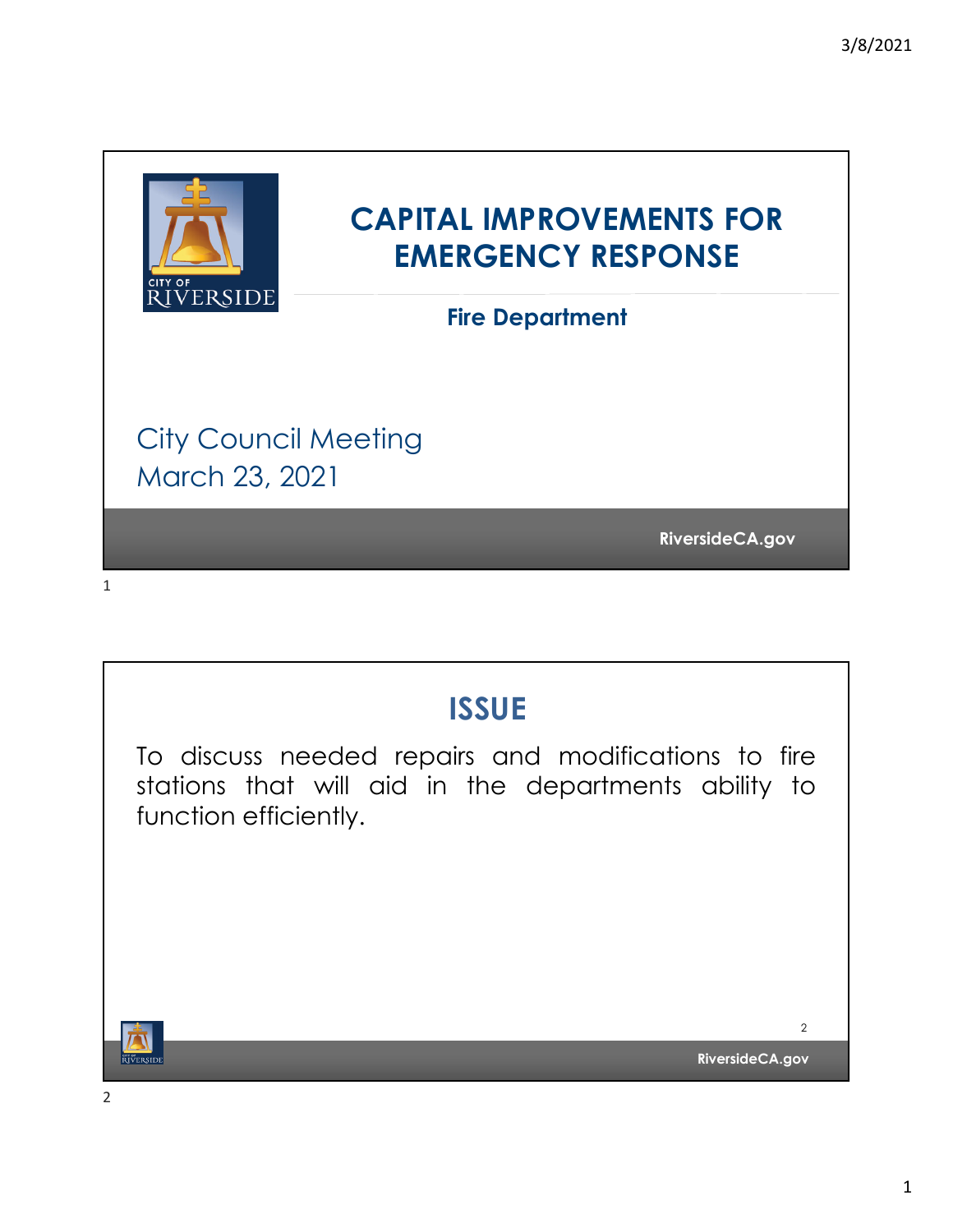

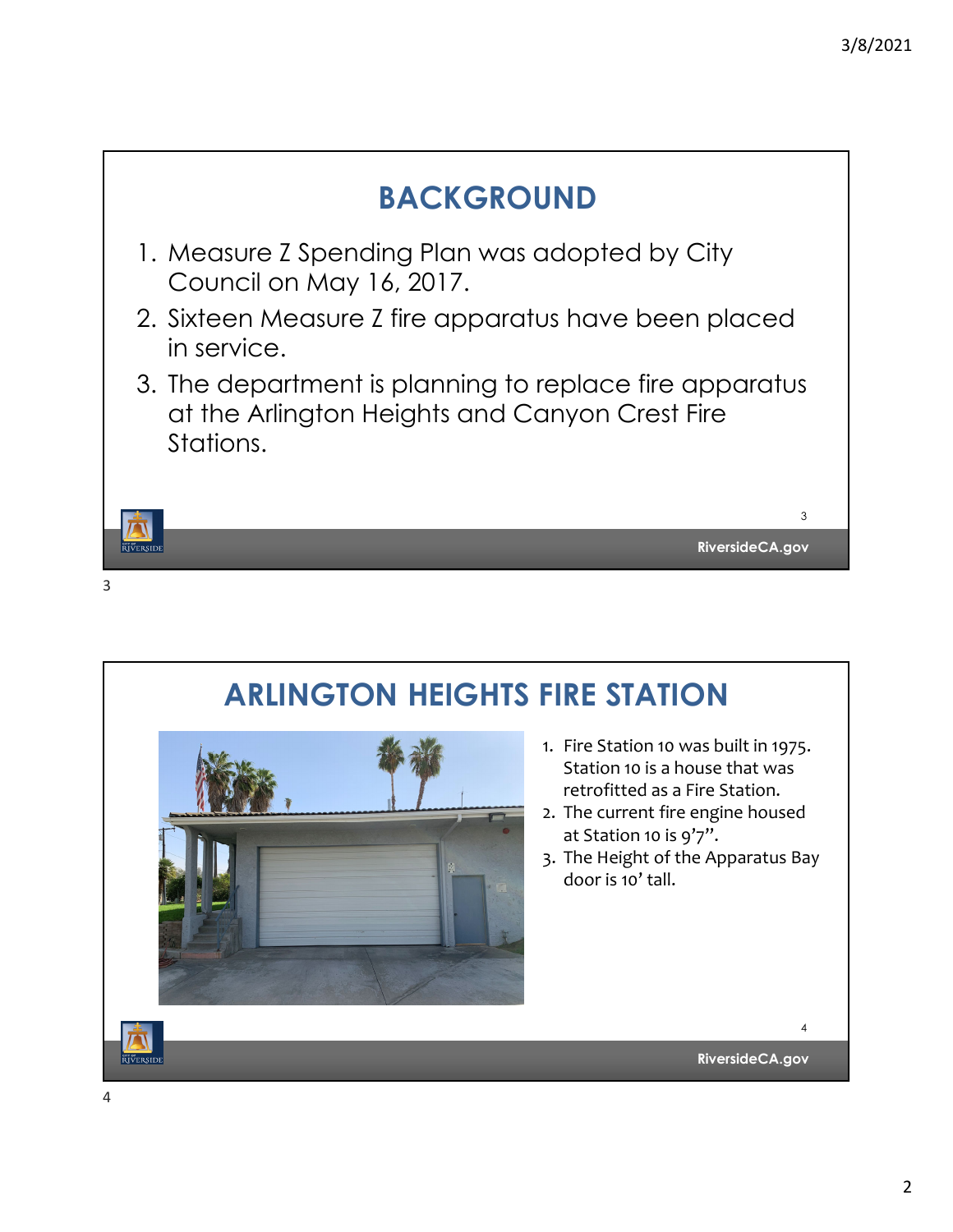

| <b>FIRE APPARATUS BAY DOOR</b>                                                                          |               |                  |                     |   |
|---------------------------------------------------------------------------------------------------------|---------------|------------------|---------------------|---|
| 1. The department has 68 fire apparatus bay doors<br>throughout the 14 fire stations.                   |               |                  |                     |   |
| 2. The department has experienced a significant<br>increase in repair and replacement of the bay doors. |               |                  |                     |   |
|                                                                                                         | <b>Fiscal</b> | <b>Allocated</b> | <b>Actual</b>       |   |
|                                                                                                         | <b>Year</b>   | budget           | <b>Expenditures</b> |   |
|                                                                                                         | 17/18         | \$10,400         | \$40,990            |   |
|                                                                                                         | 18/19         | \$10,400         | \$47,500            |   |
|                                                                                                         | 19/20         | \$10,400         | \$46,500            |   |
|                                                                                                         |               |                  |                     | 6 |
| RiversideCA.gov                                                                                         |               |                  |                     |   |

6